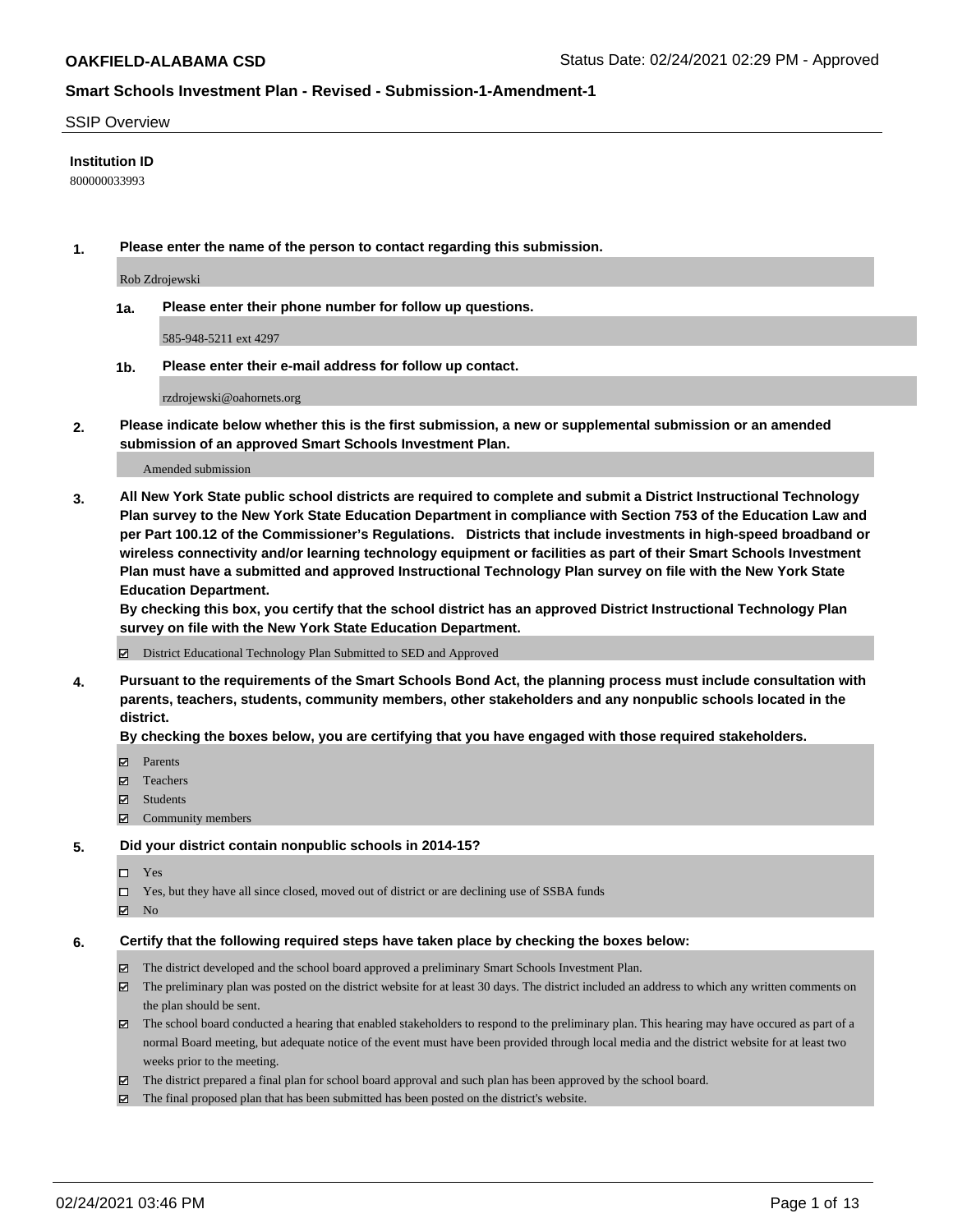SSIP Overview

**6a. Please upload the proposed Smart Schools Investment Plan (SSIP) that was posted on the district's website, along with any supporting materials. Note that this should be different than your recently submitted Educational Technology Survey. The Final SSIP, as approved by the School Board, should also be posted on the website and remain there during the course of the projects contained therein.**

Smart Schools Investment Plan 1 Initial Submission.pdf

**6b. Enter the webpage address where the final Smart Schools Investment Plan is posted. The Plan should remain posted for the life of the included projects.**

https://www.oahornets.org/apps/pages/index.jsp?uREC\_ID=966621&type=d&pREC\_ID=1287736

**7. Please enter an estimate of the total number of students and staff that will benefit from this Smart Schools Investment Plan based on the cumulative projects submitted to date.**

1,085

**8. An LEA/School District may partner with one or more other LEA/School Districts to form a consortium to pool Smart Schools Bond Act funds for a project that meets all other Smart School Bond Act requirements. Each school district participating in the consortium will need to file an approved Smart Schools Investment Plan for the project and submit a signed Memorandum of Understanding that sets forth the details of the consortium including the roles of each respective district.**

 $\Box$  The district plans to participate in a consortium to partner with other school district(s) to implement a Smart Schools project.

#### **9. Please enter the name and 6-digit SED Code for each LEA/School District participating in the Consortium.**

| <sup>1</sup> Partner LEA/District | <b>ISED BEDS Code</b> |
|-----------------------------------|-----------------------|
| (No Response)                     | (No Response)         |

## **10. Please upload a signed Memorandum of Understanding with all of the participating Consortium partners.**

(No Response)

#### **11. Your district's Smart Schools Bond Act Allocation is:**

\$1,147,390

#### **12. Final 2014-15 BEDS Enrollment to calculate Nonpublic Sharing Requirement**

|            | Public Enrollment | Nonpublic Enrollment | Total Enrollment | I Nonpublic Percentage |
|------------|-------------------|----------------------|------------------|------------------------|
| Enrollment | 825               |                      | 825.00           | 0.00                   |

**13. This table compares each category budget total, as entered in that category's page, to the total expenditures listed in the category's expenditure table. Any discrepancies between the two must be resolved before submission.**

|                                          | Sub-Allocations | <b>Expenditure Totals</b> | <b>Difference</b> |
|------------------------------------------|-----------------|---------------------------|-------------------|
| <b>School Connectivity</b>               | 0.00            | 0.00                      | 0.00              |
| Connectivity Projects for<br>Communities | 0.00            | 0.00                      | 0.00              |
| Classroom Technology                     | 14,674.00       | 14,674.00                 | 0.00              |
| Pre-Kindergarten Classrooms              | 0.00            | 0.00                      | 0.00              |
| Replace Transportable<br>Classrooms      | 0.00            | 0.00                      | 0.00              |
| High-Tech Security Features              | 0.00            | 0.00                      | 0.00              |
| Nonpublic Loan                           | 0.00            | 0.00                      | 0.00              |
| Totals:                                  |                 |                           |                   |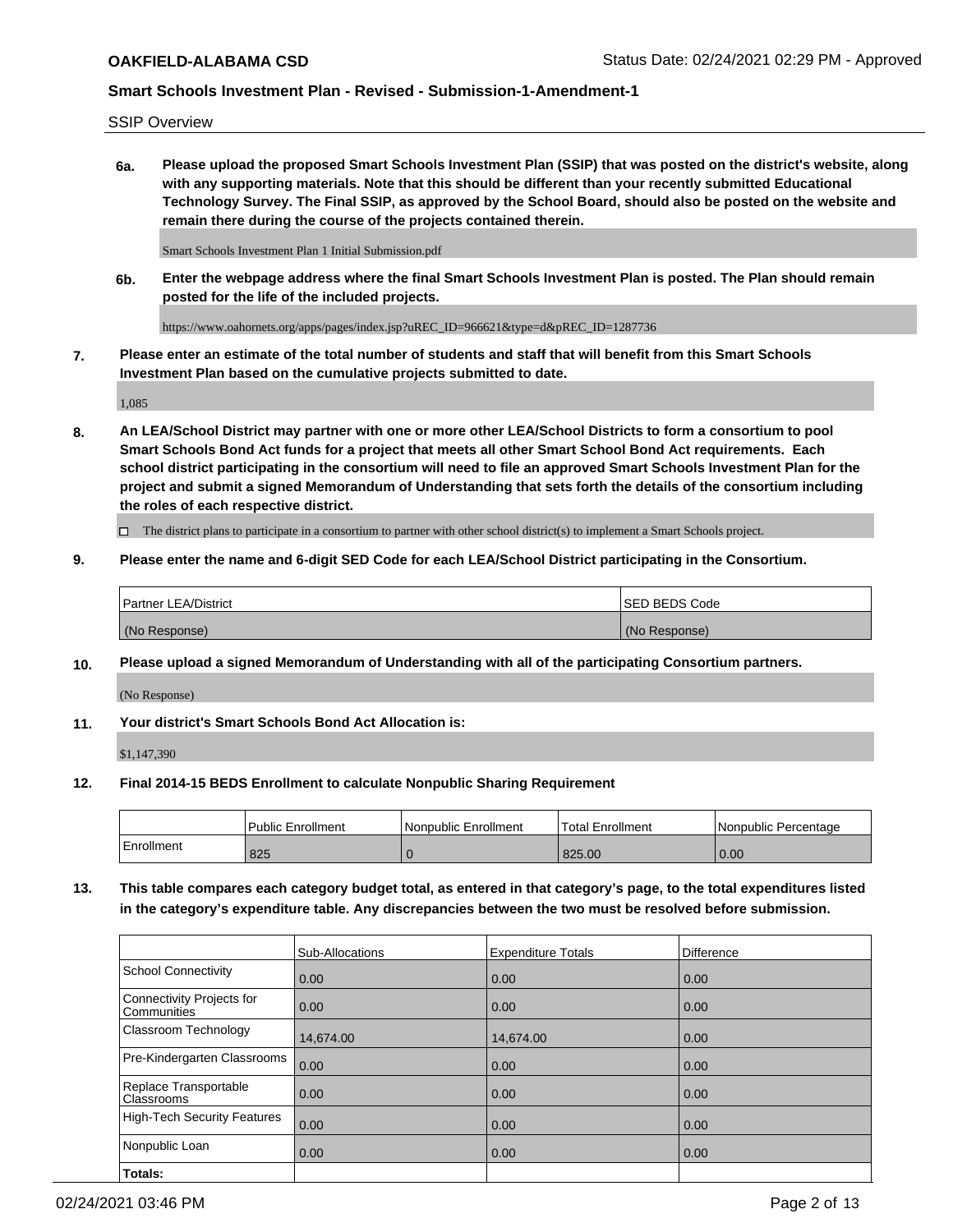SSIP Overview

| <b>Sub-Allocations</b> | Expenditure Totals | Difference |
|------------------------|--------------------|------------|
| 14,674                 | 14,674             | 0          |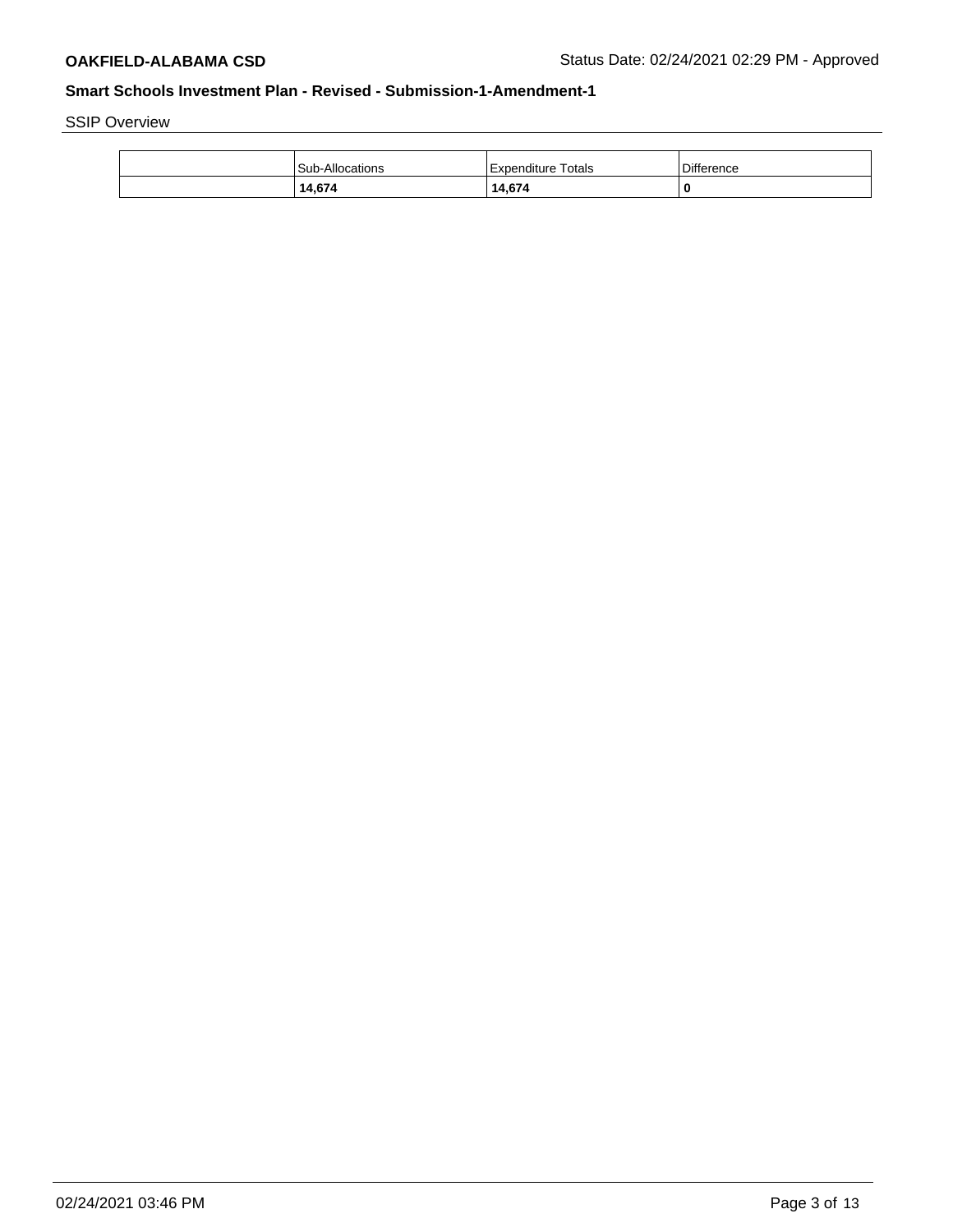School Connectivity

- **1. In order for students and faculty to receive the maximum benefit from the technology made available under the Smart Schools Bond Act, their school buildings must possess sufficient connectivity infrastructure to ensure that devices can be used during the school day. Smart Schools Investment Plans must demonstrate that:**
	- **• sufficient infrastructure that meets the Federal Communications Commission's 100 Mbps per 1,000 students standard currently exists in the buildings where new devices will be deployed, or**
	- **• is a planned use of a portion of Smart Schools Bond Act funds, or**
	- **• is under development through another funding source.**

**Smart Schools Bond Act funds used for technology infrastructure or classroom technology investments must increase the number of school buildings that meet or exceed the minimum speed standard of 100 Mbps per 1,000 students and staff within 12 months. This standard may be met on either a contracted 24/7 firm service or a "burstable" capability. If the standard is met under the burstable criteria, it must be:**

**1. Specifically codified in a service contract with a provider, and**

**2. Guaranteed to be available to all students and devices as needed, particularly during periods of high demand, such as computer-based testing (CBT) periods.**

**Please describe how your district already meets or is planning to meet this standard within 12 months of plan submission.**

(No Response)

**1a. If a district believes that it will be impossible to meet this standard within 12 months, it may apply for a waiver of this requirement, as described on the Smart Schools website. The waiver must be filed and approved by SED prior to submitting this survey.**

 $\Box$  By checking this box, you are certifying that the school district has an approved waiver of this requirement on file with the New York State Education Department.

**2. Connectivity Speed Calculator (Required). If the district currently meets the required speed, enter "Currently Met" in the last box: Expected Date When Required Speed Will be Met.**

|                  | l Number of     | Required Speed | Current Speed in | Expected Speed | Expected Date                           |
|------------------|-----------------|----------------|------------------|----------------|-----------------------------------------|
|                  | <b>Students</b> | In Mbps        | l Mbps           | to be Attained | When Required                           |
|                  |                 |                |                  |                | l Within 12 Months ISpeed Will be Met l |
| Calculated Speed | (No Response)   | 0.00           | (No Response)    | (No Response)  | (No Response)                           |

**3. Describe how you intend to use Smart Schools Bond Act funds for high-speed broadband and/or wireless connectivity projects in school buildings.**

(No Response)

**4. Describe the linkage between the district's District Instructional Technology Plan and how the proposed projects will improve teaching and learning. (There should be a link between your response to this question and your responses to Question 1 in Section IV - NYSED Initiatives Alignment: "Explain how the district use of instructional technology will serve as a part of a comprehensive and sustained effort to support rigorous academic standards attainment and performance improvement for students."** 

**Your answer should also align with your answers to the questions in Section II - Strategic Technology Planning and the associated Action Steps in Section III - Action Plan.)**

(No Response)

**5. If the district wishes to have students and staff access the Internet from wireless devices within the school building, or in close proximity to it, it must first ensure that it has a robust Wi-Fi network in place that has sufficient bandwidth to meet user demand.**

**Please describe how you have quantified this demand and how you plan to meet this demand.**

(No Response)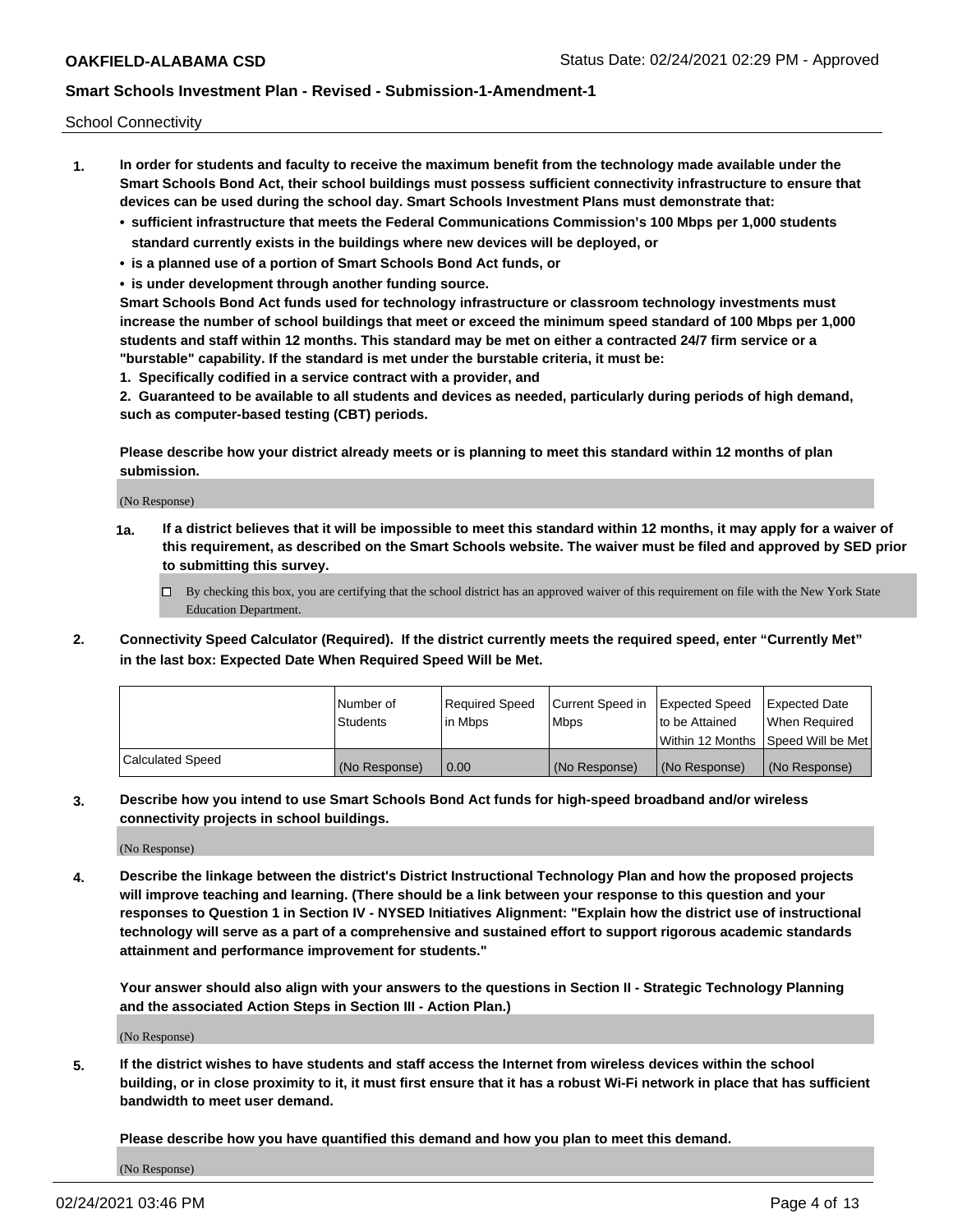School Connectivity

**6. Smart Schools plans with any expenditures in the School Connectivity category require a project number from the Office of Facilities Planning. Districts must submit an SSBA LOI and receive project numbers prior to submitting the SSIP. As indicated on the LOI, some projects may be eligible for a streamlined review and will not require a building permit.**

**Please indicate on a separate row each project number given to you by the Office of Facilities Planning.**

| Project Number |  |
|----------------|--|
| (No Response)  |  |

**7. Certain high-tech security and connectivity infrastructure projects may be eligible for an expedited review process as determined by the Office of Facilities Planning.**

## **Was your project deemed eligible for streamlined review?**

(No Response)

## **8. Include the name and license number of the architect or engineer of record.**

| Name          | License Number |
|---------------|----------------|
| (No Response) | (No Response)  |

#### **9. Public Expenditures – Loanable (Counts toward the nonpublic loan calculation)**

| Select the allowable expenditure type.<br>Repeat to add another item under each type. | <b>PUBLIC</b> Items to be<br>l Purchased | Quantity           | Cost Per Item    | <b>Total Cost</b> |
|---------------------------------------------------------------------------------------|------------------------------------------|--------------------|------------------|-------------------|
| (No Response)                                                                         | (No Response)                            | l (No<br>Response) | (No<br>Response) | $\overline{0.00}$ |
|                                                                                       |                                          | O                  | 0.00             |                   |

## **10. Public Expenditures – Non-Loanable (Does not count toward nonpublic loan calculation)**

| Select the allowable expenditure<br>type.<br>Repeat to add another item under<br>each type. | <b>PUBLIC</b> Items to be purchased | Quantity      | Cost per Item | <b>Total Cost</b> |
|---------------------------------------------------------------------------------------------|-------------------------------------|---------------|---------------|-------------------|
| (No Response)                                                                               | (No Response)                       | (No Response) | (No Response) | 0.00              |
|                                                                                             |                                     |               | 0.00          |                   |

#### **11. Final 2014-15 BEDS Enrollment to calculate Nonpublic Sharing Requirement (no changes allowed.)**

|            | Public Enrollment | l Nonpublic Enrollment | <b>Total Enrollment</b> | Nonpublic Percentage |
|------------|-------------------|------------------------|-------------------------|----------------------|
| Enrollment | 825               |                        | 825.00                  | 0.00                 |

#### **12. Total Public Budget - Loanable (Counts toward the nonpublic loan calculation)**

|                                               | Public Allocations | <b>Estimated Nonpublic Loan</b><br>Amount | Estimated Total Sub-Allocations |
|-----------------------------------------------|--------------------|-------------------------------------------|---------------------------------|
| Network/Access Costs                          | (No Response)      | 0.00                                      | 0.00                            |
| School Internal Connections and<br>Components | (No Response)      | 0.00                                      | 0.00                            |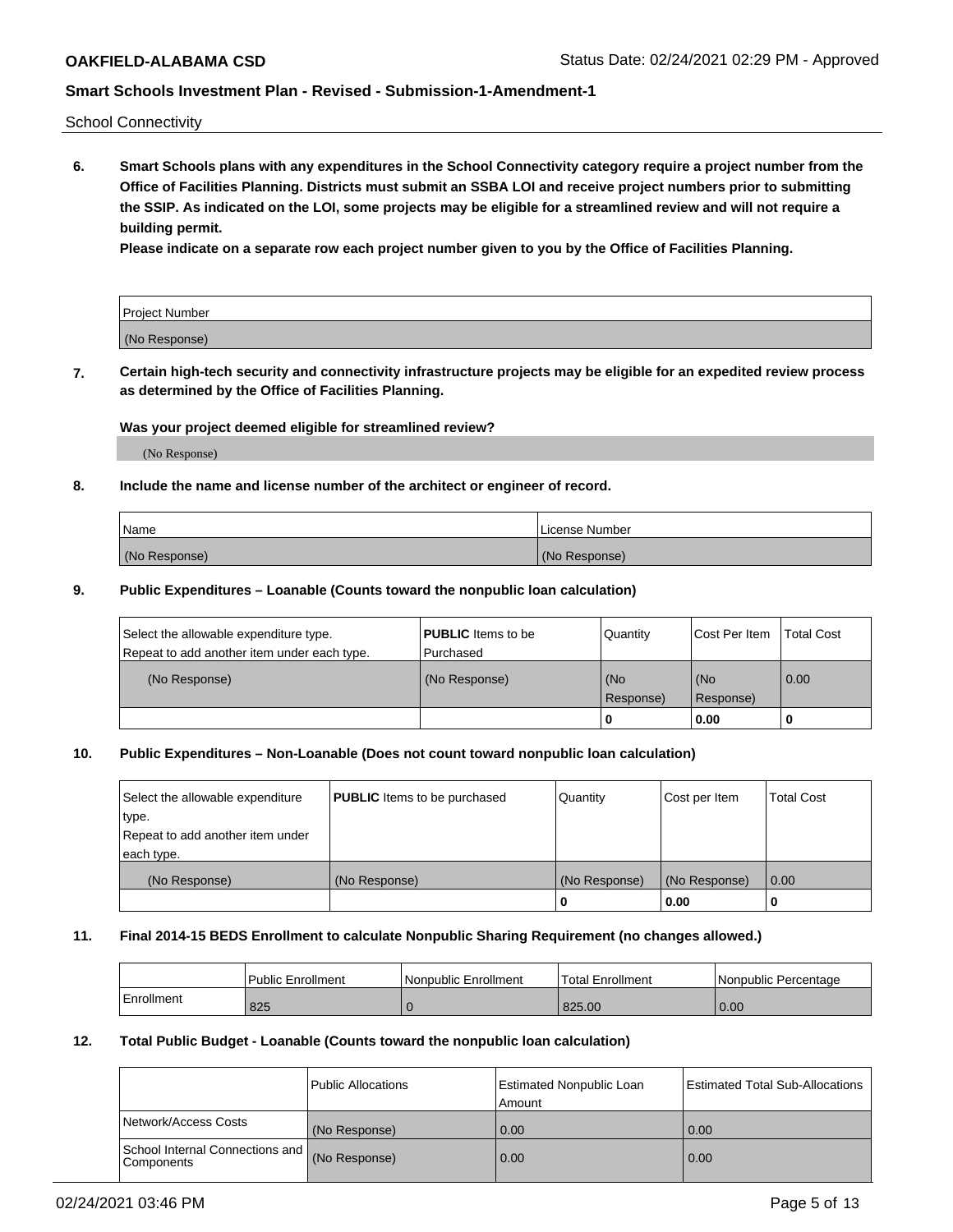School Connectivity

|         | Public Allocations | <b>Estimated Nonpublic Loan</b><br>l Amount | <b>Estimated Total Sub-Allocations</b> |
|---------|--------------------|---------------------------------------------|----------------------------------------|
| l Other | (No Response)      | 0.00                                        | 0.00                                   |
| Totals: | 0.00               | 0                                           |                                        |

# **13. Total Public Budget – Non-Loanable (Does not count toward the nonpublic loan calculation)**

|                                                   | Sub-<br>Allocation |
|---------------------------------------------------|--------------------|
|                                                   |                    |
| Network/Access Costs                              | (No Response)      |
| <b>Outside Plant Costs</b>                        | (No Response)      |
| <b>School Internal Connections and Components</b> | (No Response)      |
| Professional Services                             | (No Response)      |
| Testing                                           | (No Response)      |
| <b>Other Upfront Costs</b>                        | (No Response)      |
| <b>Other Costs</b>                                | (No Response)      |
| <b>Totals:</b>                                    | 0.00               |

# **14. School Connectivity Totals**

|                          | Total Sub-Allocations |
|--------------------------|-----------------------|
| Total Loanable Items     | 0.00                  |
| Total Non-Ioanable Items | 0.00                  |
| Totals:                  | 0                     |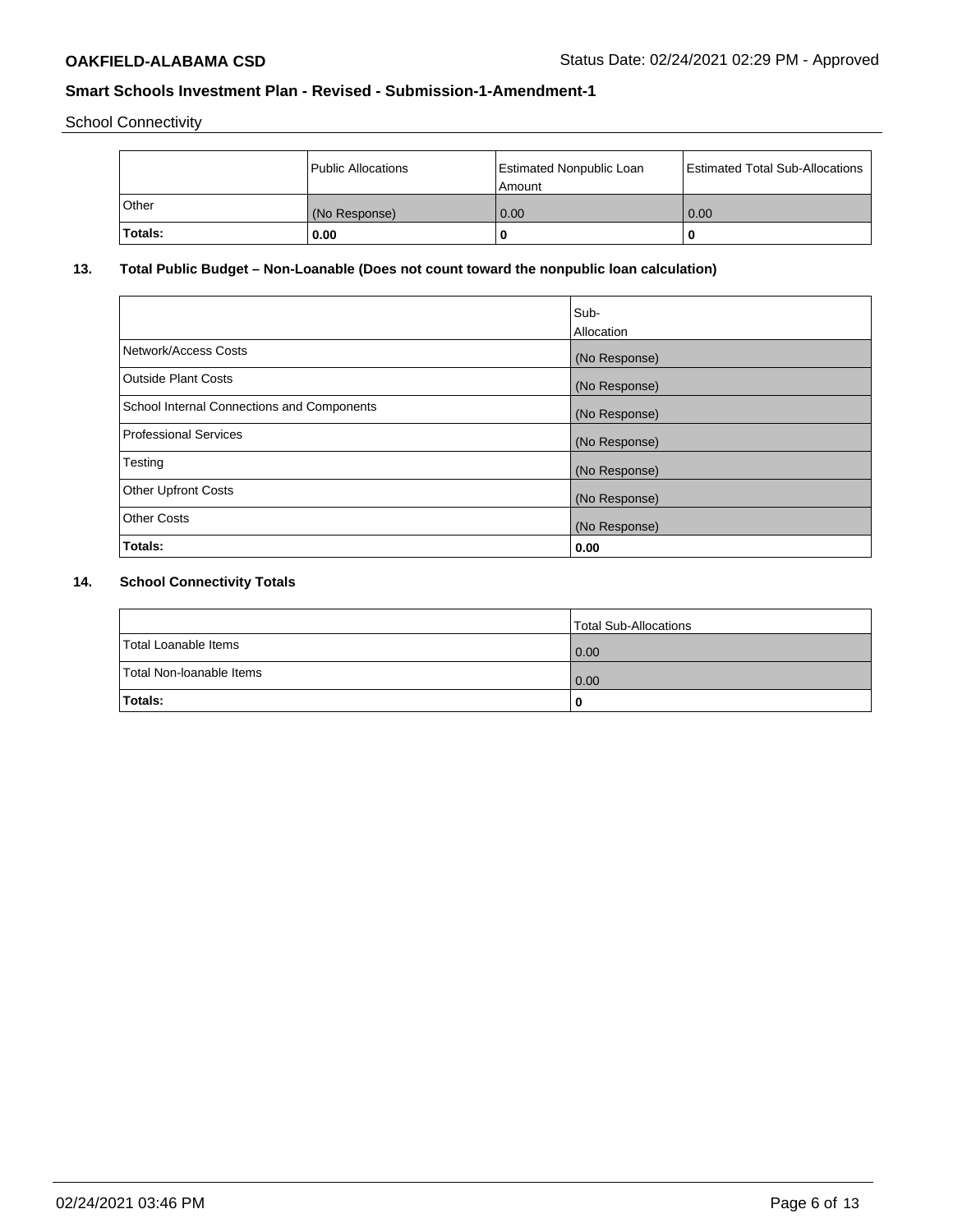Community Connectivity (Broadband and Wireless)

**1. Describe how you intend to use Smart Schools Bond Act funds for high-speed broadband and/or wireless connectivity projects in the community.**

(No Response)

**2. Please describe how the proposed project(s) will promote student achievement and increase student and/or staff access to the Internet in a manner that enhances student learning and/or instruction outside of the school day and/or school building.**

(No Response)

**3. Community connectivity projects must comply with all the necessary local building codes and regulations (building and related permits are not required prior to plan submission).**

 $\Box$  I certify that we will comply with all the necessary local building codes and regulations.

**4. Please describe the physical location of the proposed investment.**

(No Response)

**5. Please provide the initial list of partners participating in the Community Connectivity Broadband Project, along with their Federal Tax Identification (Employer Identification) number.**

| <b>Project Partners</b> | l Federal ID # |
|-------------------------|----------------|
| (No Response)           | (No Response)  |

**6. Please detail the type, quantity, per unit cost and total cost of the eligible items under each sub-category.**

| Select the allowable expenditure | Item to be purchased | Quantity      | Cost per Item | <b>Total Cost</b> |
|----------------------------------|----------------------|---------------|---------------|-------------------|
| type.                            |                      |               |               |                   |
| Repeat to add another item under |                      |               |               |                   |
| each type.                       |                      |               |               |                   |
| (No Response)                    | (No Response)        | (No Response) | (No Response) | 0.00              |
|                                  |                      | o             | 0.00          |                   |

**7. If you are submitting an allocation for Community Connectivity, complete this table.**

**Note that the calculated Total at the bottom of the table must equal the Total allocation for this category that you entered in the SSIP Overview overall budget.**

|                                    | Sub-Allocation |
|------------------------------------|----------------|
| Network/Access Costs               | (No Response)  |
| <b>Outside Plant Costs</b>         | (No Response)  |
| <b>Tower Costs</b>                 | (No Response)  |
| <b>Customer Premises Equipment</b> | (No Response)  |
| <b>Professional Services</b>       | (No Response)  |
| Testing                            | (No Response)  |
| <b>Other Upfront Costs</b>         | (No Response)  |
| <b>Other Costs</b>                 | (No Response)  |
| Totals:                            | 0.00           |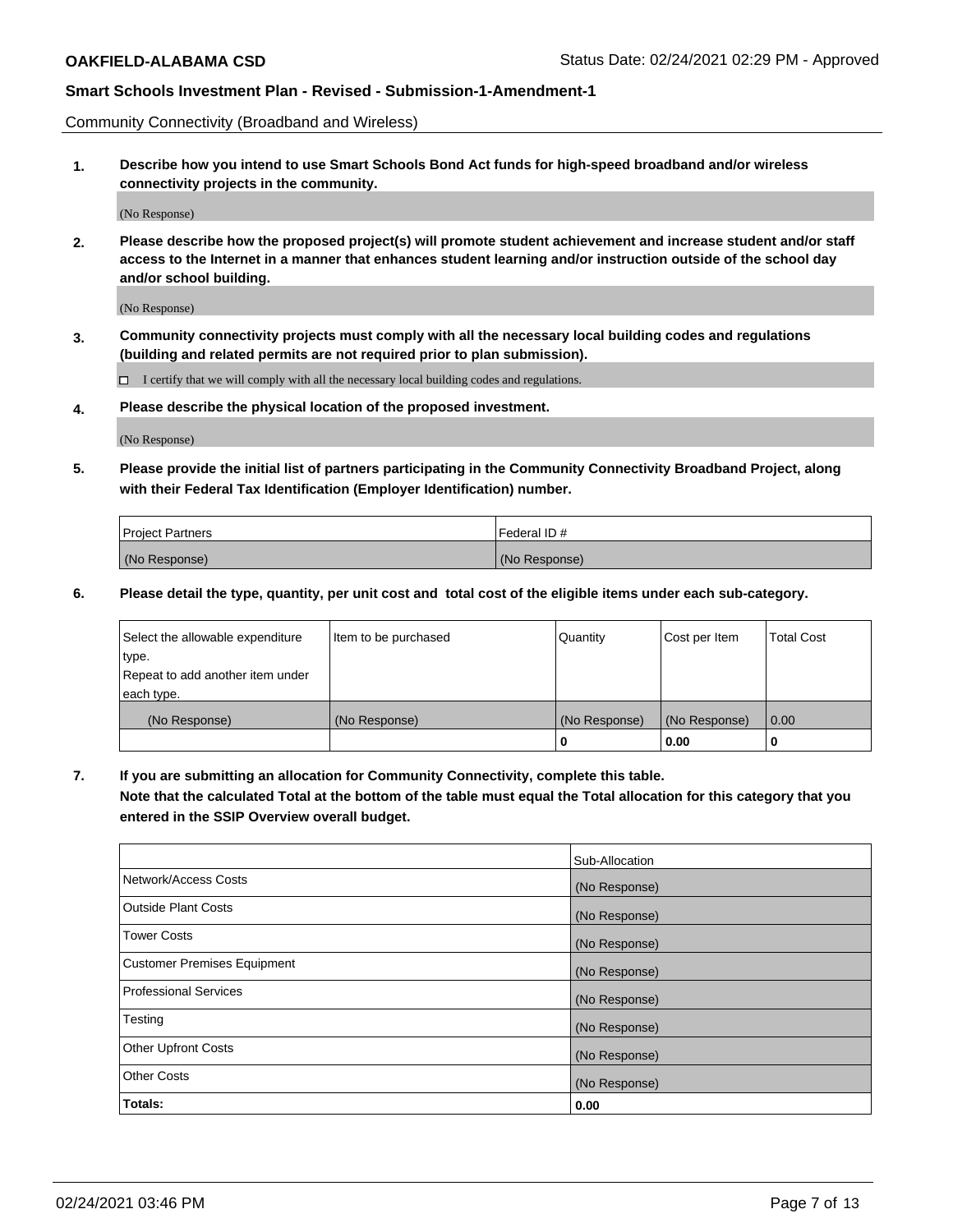## Classroom Learning Technology

**1. In order for students and faculty to receive the maximum benefit from the technology made available under the Smart Schools Bond Act, their school buildings must possess sufficient connectivity infrastructure to ensure that devices can be used during the school day. Smart Schools Investment Plans must demonstrate that sufficient infrastructure that meets the Federal Communications Commission's 100 Mbps per 1,000 students standard currently exists in the buildings where new devices will be deployed, or is a planned use of a portion of Smart Schools Bond Act funds, or is under development through another funding source. Smart Schools Bond Act funds used for technology infrastructure or classroom technology investments must increase the number of school buildings that meet or exceed the minimum speed standard of 100 Mbps per 1,000 students and staff within 12 months. This standard may be met on either a contracted 24/7 firm service or a**

**"burstable" capability. If the standard is met under the burstable criteria, it must be:**

**1. Specifically codified in a service contract with a provider, and**

**2. Guaranteed to be available to all students and devices as needed, particularly during periods of high demand, such as computer-based testing (CBT) periods.**

**Please describe how your district already meets or is planning to meet this standard within 12 months of plan submission.**

(No Response)

- **1a. If a district believes that it will be impossible to meet this standard within 12 months, it may apply for a waiver of this requirement, as described on the Smart Schools website. The waiver must be filed and approved by SED prior to submitting this survey.**
	- By checking this box, you are certifying that the school district has an approved waiver of this requirement on file with the New York State Education Department.
- **2. Connectivity Speed Calculator (Required). If the district currently meets the required speed, enter "Currently Met" in the last box: Expected Date When Required Speed Will be Met.**

|                  | l Number of     | Required Speed | Current Speed in | <b>Expected Speed</b> | <b>Expected Date</b>                |
|------------------|-----------------|----------------|------------------|-----------------------|-------------------------------------|
|                  | <b>Students</b> | l in Mbps      | l Mbps           | to be Attained        | When Required                       |
|                  |                 |                |                  |                       | Within 12 Months  Speed Will be Met |
| Calculated Speed | (No Response)   | 0.00           | (No Response)    | l (No Response)       | (No Response)                       |

**3. If the district wishes to have students and staff access the Internet from wireless devices within the school building, or in close proximity to it, it must first ensure that it has a robust Wi-Fi network in place that has sufficient bandwidth to meet user demand.**

**Please describe how you have quantified this demand and how you plan to meet this demand.**

(No Response)

**4. All New York State public school districts are required to complete and submit an Instructional Technology Plan survey to the New York State Education Department in compliance with Section 753 of the Education Law and per Part 100.12 of the Commissioner's Regulations.**

**Districts that include educational technology purchases as part of their Smart Schools Investment Plan must have a submitted and approved Instructional Technology Plan survey on file with the New York State Education Department.**

- By checking this box, you are certifying that the school district has an approved Instructional Technology Plan survey on file with the New York State Education Department.
- **5. Describe the devices you intend to purchase and their compatibility with existing or planned platforms or systems. Specifically address the adequacy of each facility's electrical, HVAC and other infrastructure necessary to install and support the operation of the planned technology.**

Plan is to purchase additional touchscreen Chromebooks, for use by staff and students. Brands/models will match existing inventory (ex: Dell, Acer). Compatibility is identical to existing Chromebooks deployed to users (wifi, electrical needs, etc).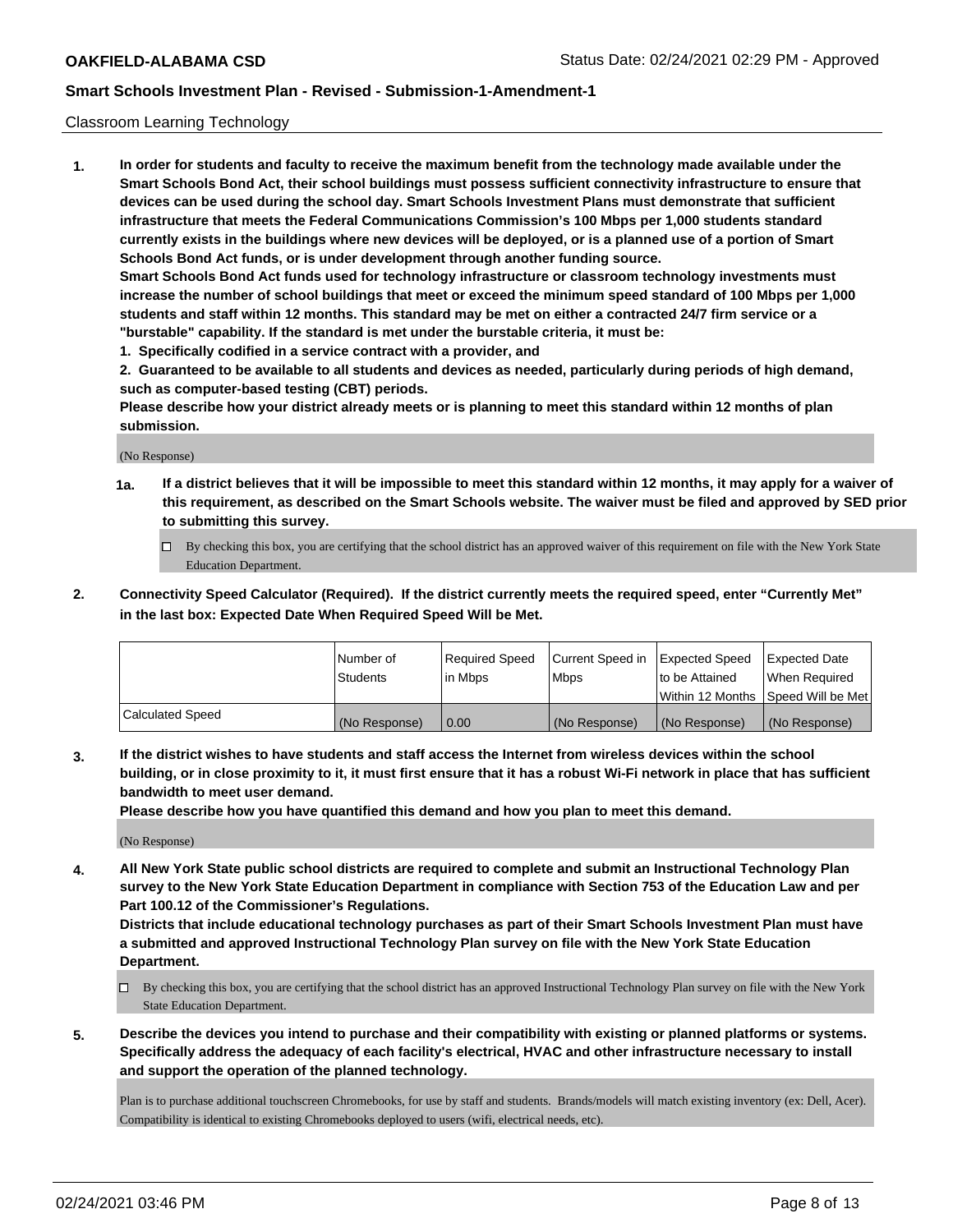## Classroom Learning Technology

- **6. Describe how the proposed technology purchases will:**
	- **> enhance differentiated instruction;**
	- **> expand student learning inside and outside the classroom;**
	- **> benefit students with disabilities and English language learners; and**
	- **> contribute to the reduction of other learning gaps that have been identified within the district.**

**The expectation is that districts will place a priority on addressing the needs of students who struggle to succeed in a rigorous curriculum. Responses in this section should specifically address this concern and align with the district's Instructional Technology Plan (in particular Question 2 of E. Curriculum and Instruction: "Does the district's instructional technology plan address the needs of students with disabilities to ensure equitable access to instruction, materials and assessments?" and Question 3 of the same section: "Does the district's instructional technology plan address the provision of assistive technology specifically for students with disabilities to ensure access to and participation in the general curriculum?")**

**In addition, describe how the district ensures equitable access to instruction, materials and assessments and participation in the general curriculum for both SWD and English Language Learners/Multilingual Learners (ELL/MLL) students.**

(No Response)

**7. Where appropriate, describe how the proposed technology purchases will enhance ongoing communication with parents and other stakeholders and help the district facilitate technology-based regional partnerships, including distance learning and other efforts.**

(No Response)

**8. Describe the district's plan to provide professional development to ensure that administrators, teachers and staff can employ the technology purchased to enhance instruction successfully.**

**Note: This response should be aligned and expanded upon in accordance with your district's response to Question 1 of F. Professional Development of your Instructional Technology Plan: "Please provide a summary of professional development offered to teachers and staff, for the time period covered by this plan, to support technology to enhance teaching and learning. Please include topics, audience and method of delivery within your summary."**

(No Response)

- **9. Districts must contact one of the SUNY/CUNY teacher preparation programs listed on the document on the left side of the page that supplies the largest number of the district's new teachers to request advice on innovative uses and best practices at the intersection of pedagogy and educational technology.**
	- By checking this box, you certify that you have contacted the SUNY/CUNY teacher preparation program that supplies the largest number of your new teachers to request advice on these issues.
	- **9a. Please enter the name of the SUNY or CUNY Institution that you contacted.**

SUNY Geneseo

**9b. Enter the primary Institution phone number.**

585-245-5560

**9c. Enter the name of the contact person with whom you consulted and/or will be collaborating with on innovative uses of technology and best practices.**

Stekl, Nikki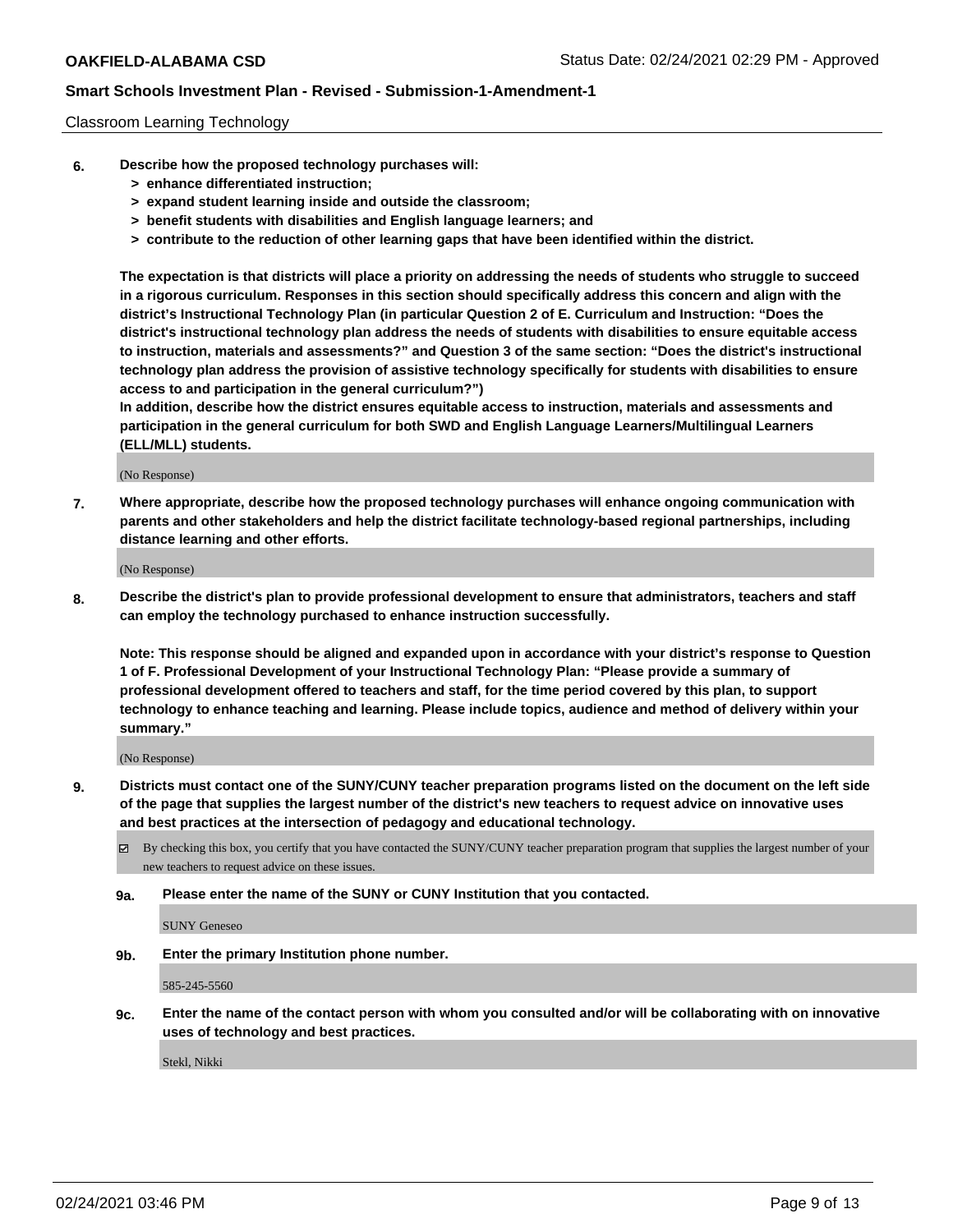## Classroom Learning Technology

**10. To ensure the sustainability of technology purchases made with Smart Schools funds, districts must demonstrate a long-term plan to maintain and replace technology purchases supported by Smart Schools Bond Act funds. This sustainability plan shall demonstrate a district's capacity to support recurring costs of use that are ineligible for Smart Schools Bond Act funding such as device maintenance, technical support, Internet and wireless fees, maintenance of hotspots, staff professional development, building maintenance and the replacement of incidental items. Further, such a sustainability plan shall include a long-term plan for the replacement of purchased devices and equipment at the end of their useful life with other funding sources.**

 $\boxtimes$  By checking this box, you certify that the district has a sustainability plan as described above.

**11. Districts must ensure that devices purchased with Smart Schools Bond funds will be distributed, prepared for use, maintained and supported appropriately. Districts must maintain detailed device inventories in accordance with generally accepted accounting principles.**

By checking this box, you certify that the district has a distribution and inventory management plan and system in place.

#### **12. Please detail the type, quantity, per unit cost and total cost of the eligible items under each sub-category.**

| Select the allowable expenditure<br>type.<br>Repeat to add another item under<br>each type. | Item to be Purchased | Quantity | Cost per Item | <b>Total Cost</b> |
|---------------------------------------------------------------------------------------------|----------------------|----------|---------------|-------------------|
| <b>Laptop Computers</b>                                                                     | Chromebook           | 29       | 506.00        | 14,674.00         |
|                                                                                             |                      | -29      | 506.00        | 14.674            |

## **13. Final 2014-15 BEDS Enrollment to calculate Nonpublic Sharing Requirement (no changes allowed.)**

|              | <b>Public Enrollment</b> | l Nonpublic Enrollment | <b>Total Enrollment</b> | Nonpublic<br>l Percentage |
|--------------|--------------------------|------------------------|-------------------------|---------------------------|
| l Enrollment | 825                      |                        | 825.00                  | 0.00                      |

## **14. If you are submitting an allocation for Classroom Learning Technology complete this table.**

|                          | Public School Sub-Allocation | <b>Estimated Nonpublic Loan</b><br>Amount<br>(Based on Percentage Above) | Estimated Total Public and<br>Nonpublic Sub-Allocation |
|--------------------------|------------------------------|--------------------------------------------------------------------------|--------------------------------------------------------|
| Interactive Whiteboards  | (No Response)                | 0.00                                                                     | 0.00                                                   |
| <b>Computer Servers</b>  | (No Response)                | 0.00                                                                     | 0.00                                                   |
| <b>Desktop Computers</b> | (No Response)                | 0.00                                                                     | 0.00                                                   |
| <b>Laptop Computers</b>  | 14,674.00                    | 0.00                                                                     | 14,674.00                                              |
| <b>Tablet Computers</b>  | (No Response)                | 0.00                                                                     | 0.00                                                   |
| <b>Other Costs</b>       | (No Response)                | 0.00                                                                     | 0.00                                                   |
| Totals:                  | 14,674.00                    | 0                                                                        | 14,674                                                 |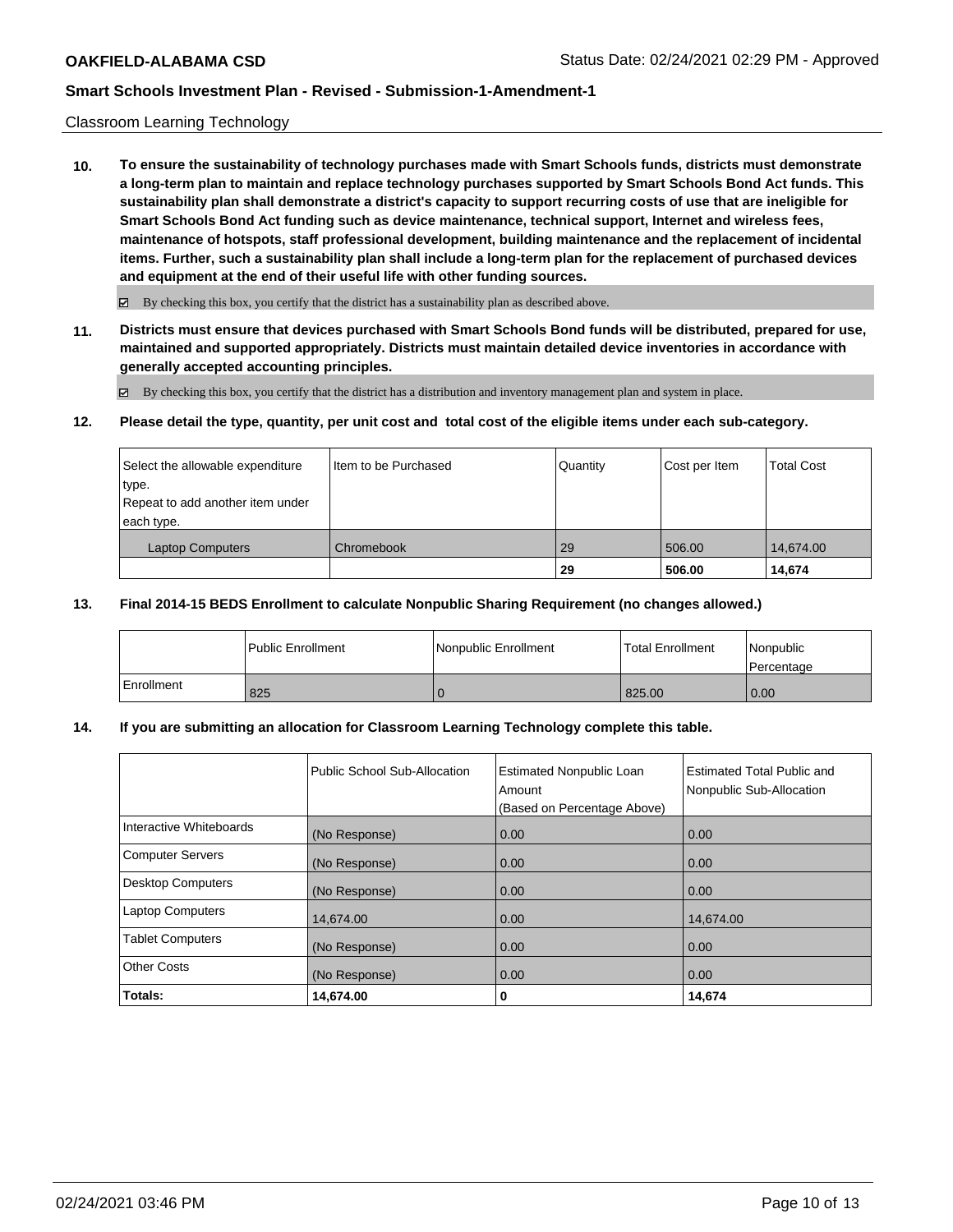#### Pre-Kindergarten Classrooms

**1. Provide information regarding how and where the district is currently serving pre-kindergarten students and justify the need for additional space with enrollment projections over 3 years.**

(No Response)

- **2. Describe the district's plan to construct, enhance or modernize education facilities to accommodate prekindergarten programs. Such plans must include:**
	- **Specific descriptions of what the district intends to do to each space;**
	- **An affirmation that new pre-kindergarten classrooms will contain a minimum of 900 square feet per classroom;**
	- **The number of classrooms involved;**
	- **The approximate construction costs per classroom; and**
	- **Confirmation that the space is district-owned or has a long-term lease that exceeds the probable useful life of the improvements.**

(No Response)

**3. Smart Schools Bond Act funds may only be used for capital construction costs. Describe the type and amount of additional funds that will be required to support ineligible ongoing costs (e.g. instruction, supplies) associated with any additional pre-kindergarten classrooms that the district plans to add.**

(No Response)

**4. All plans and specifications for the erection, repair, enlargement or remodeling of school buildings in any public school district in the State must be reviewed and approved by the Commissioner. Districts that plan capital projects using their Smart Schools Bond Act funds will undergo a Preliminary Review Process by the Office of Facilities Planning.**

**Please indicate on a separate row each project number given to you by the Office of Facilities Planning.**

| Project Number |  |
|----------------|--|
| (No Response)  |  |
|                |  |

**5. Please detail the type, quantity, per unit cost and total cost of the eligible items under each sub-category.**

| Select the allowable expenditure | Item to be purchased | Quantity      | Cost per Item | <b>Total Cost</b> |
|----------------------------------|----------------------|---------------|---------------|-------------------|
| type.                            |                      |               |               |                   |
| Repeat to add another item under |                      |               |               |                   |
| each type.                       |                      |               |               |                   |
| (No Response)                    | (No Response)        | (No Response) | (No Response) | 0.00              |
|                                  |                      | U             | 0.00          |                   |

**6. If you have made an allocation for Pre-Kindergarten Classrooms, complete this table. Note that the calculated Total at the bottom of the table must equal the Total allocation for this category that you entered in the SSIP Overview overall budget.**

|                                          | Sub-Allocation |
|------------------------------------------|----------------|
| Construct Pre-K Classrooms               | (No Response)  |
| Enhance/Modernize Educational Facilities | (No Response)  |
| <b>Other Costs</b>                       | (No Response)  |
| Totals:                                  | 0.00           |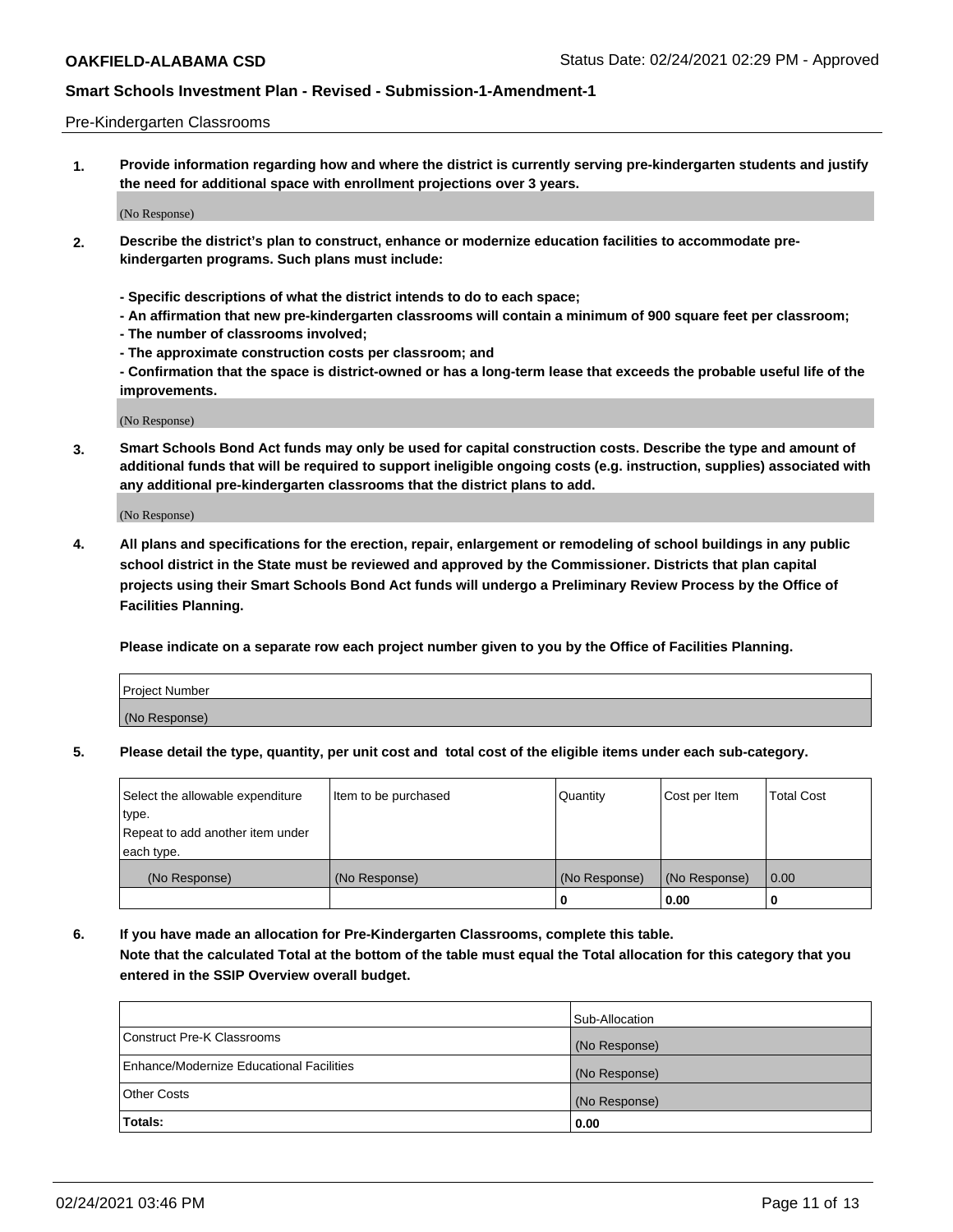Replace Transportable Classrooms

**1. Describe the district's plan to construct, enhance or modernize education facilities to provide high-quality instructional space by replacing transportable classrooms.**

(No Response)

**2. All plans and specifications for the erection, repair, enlargement or remodeling of school buildings in any public school district in the State must be reviewed and approved by the Commissioner. Districts that plan capital projects using their Smart Schools Bond Act funds will undergo a Preliminary Review Process by the Office of Facilities Planning.**

**Please indicate on a separate row each project number given to you by the Office of Facilities Planning.**

| Project Number |  |
|----------------|--|
|                |  |
| (No Response)  |  |

**3. For large projects that seek to blend Smart Schools Bond Act dollars with other funds, please note that Smart Schools Bond Act funds can be allocated on a pro rata basis depending on the number of new classrooms built that directly replace transportable classroom units.**

**If a district seeks to blend Smart Schools Bond Act dollars with other funds describe below what other funds are being used and what portion of the money will be Smart Schools Bond Act funds.**

(No Response)

**4. Please detail the type, quantity, per unit cost and total cost of the eligible items under each sub-category.**

| Select the allowable expenditure | Item to be purchased | Quantity      | Cost per Item | Total Cost |
|----------------------------------|----------------------|---------------|---------------|------------|
| ∣type.                           |                      |               |               |            |
| Repeat to add another item under |                      |               |               |            |
| each type.                       |                      |               |               |            |
| (No Response)                    | (No Response)        | (No Response) | (No Response) | 0.00       |
|                                  |                      | u             | 0.00          |            |

**5. If you have made an allocation for Replace Transportable Classrooms, complete this table. Note that the calculated Total at the bottom of the table must equal the Total allocation for this category that you entered in the SSIP Overview overall budget.**

|                                                | Sub-Allocation |
|------------------------------------------------|----------------|
| Construct New Instructional Space              | (No Response)  |
| Enhance/Modernize Existing Instructional Space | (No Response)  |
| Other Costs                                    | (No Response)  |
| Totals:                                        | 0.00           |